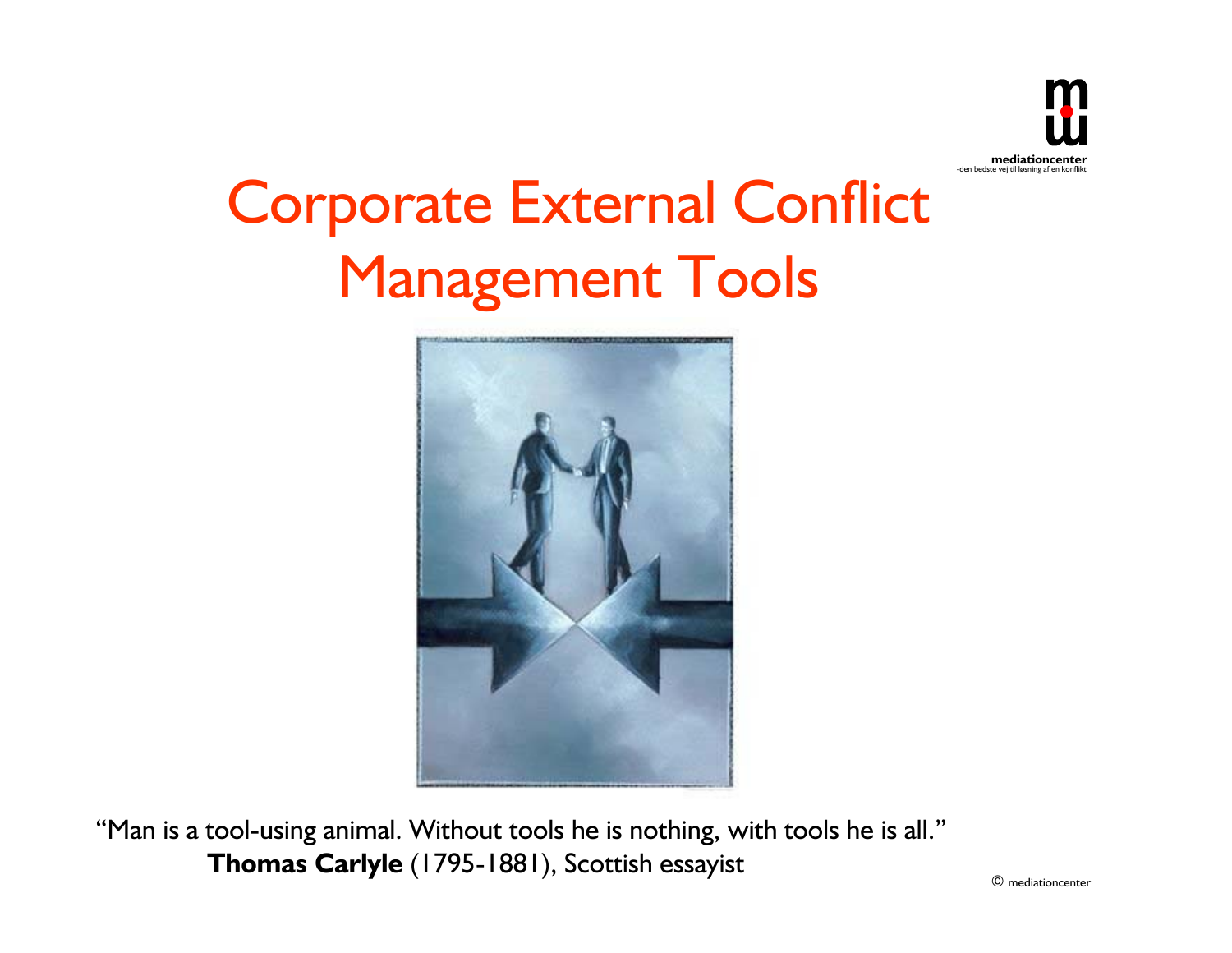



- Basic knowledge and terminology
- Conflict Management Systems
- Conflict tools
- Case study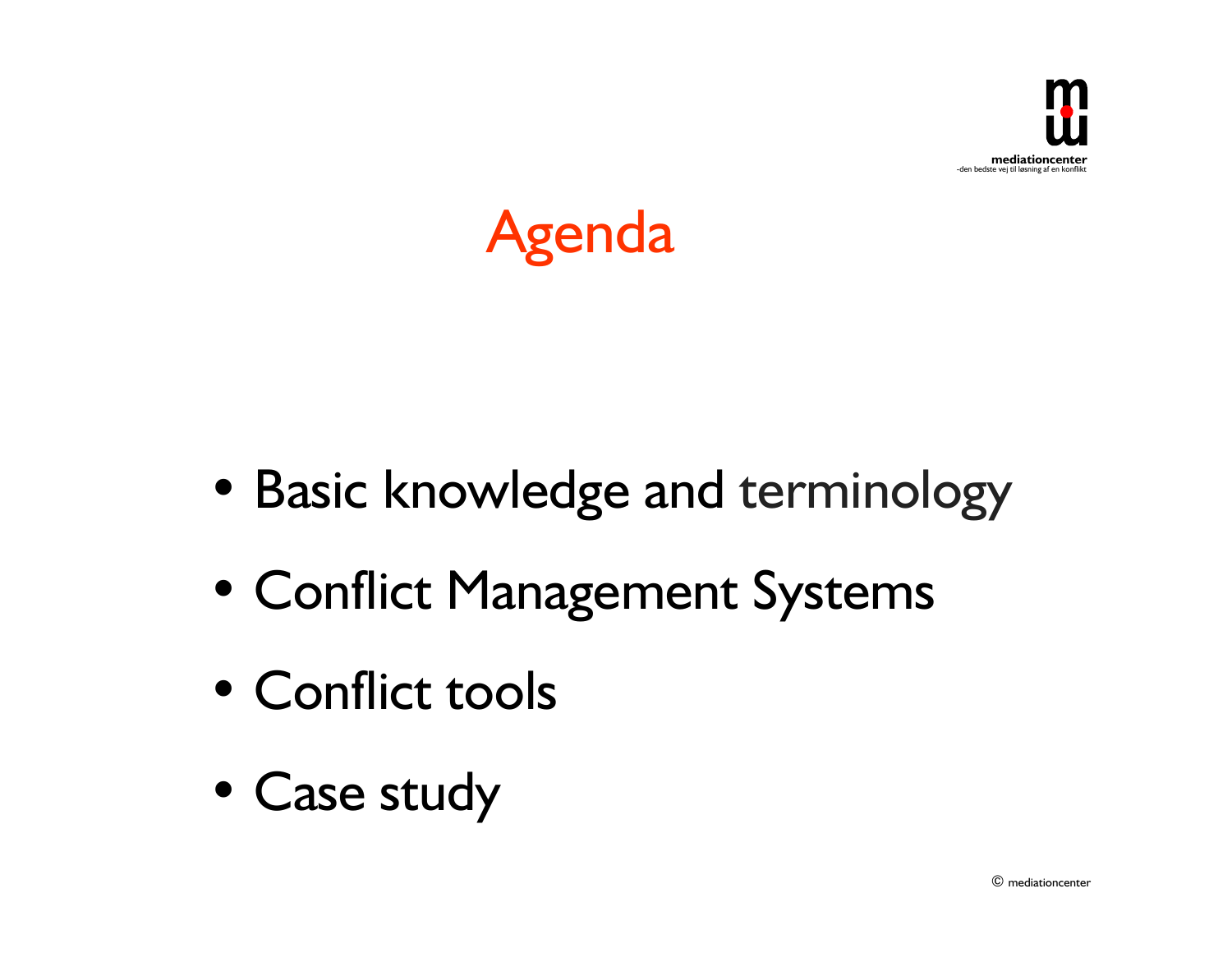

## Definition of a conflict

"A clash of interests, which cannot tolerate or handle differences"

Therefore you can either chose to remove the clash of interest or contain the clash of interest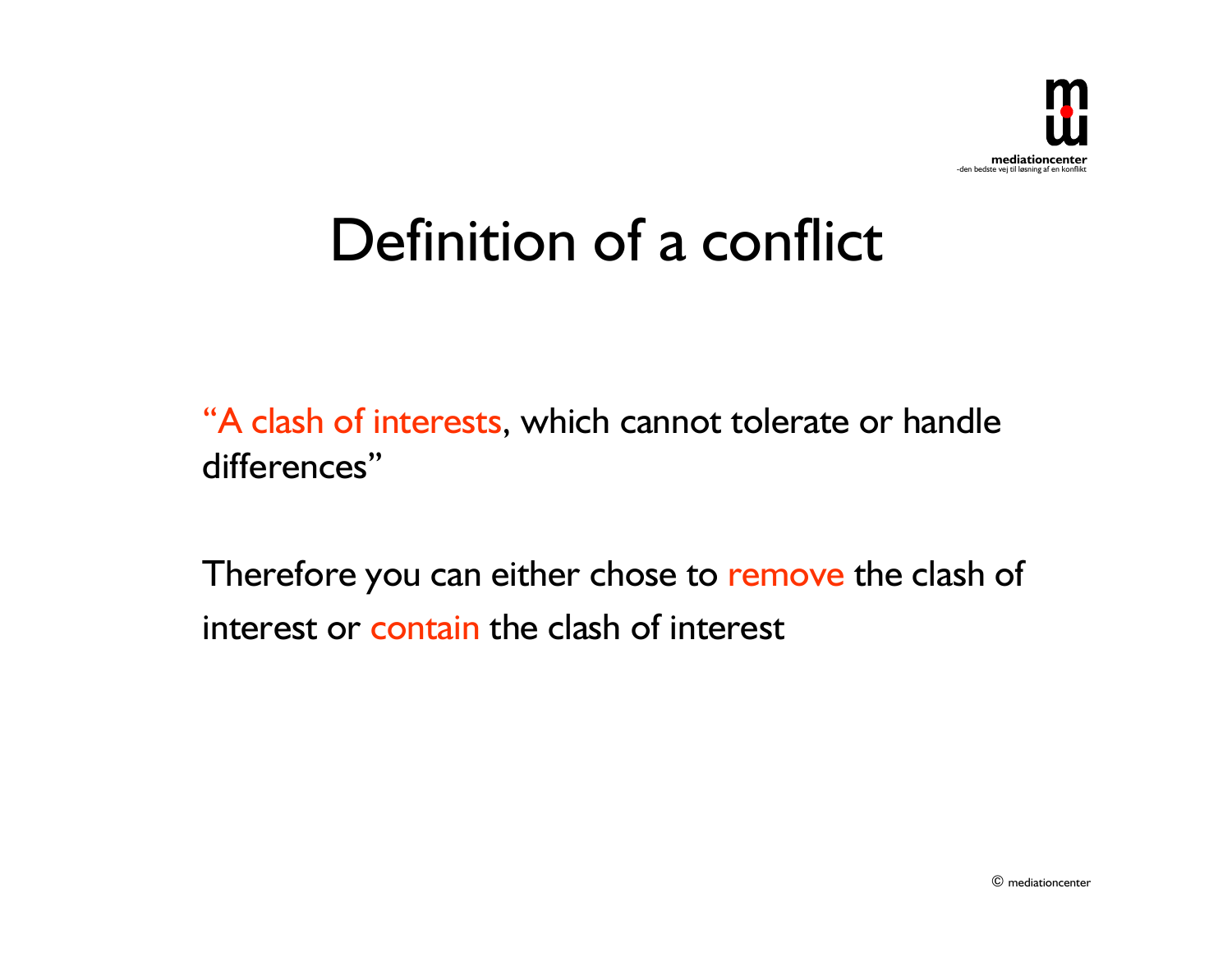#### -den bedste vej til løsning af en konflikt  **mediationcenter** The nine levels of escalation **- based on the Friedrich Glasl model**



"Even the biggest problems in the world could have been solved while they were still small." Witter Bynner

© mediationcenter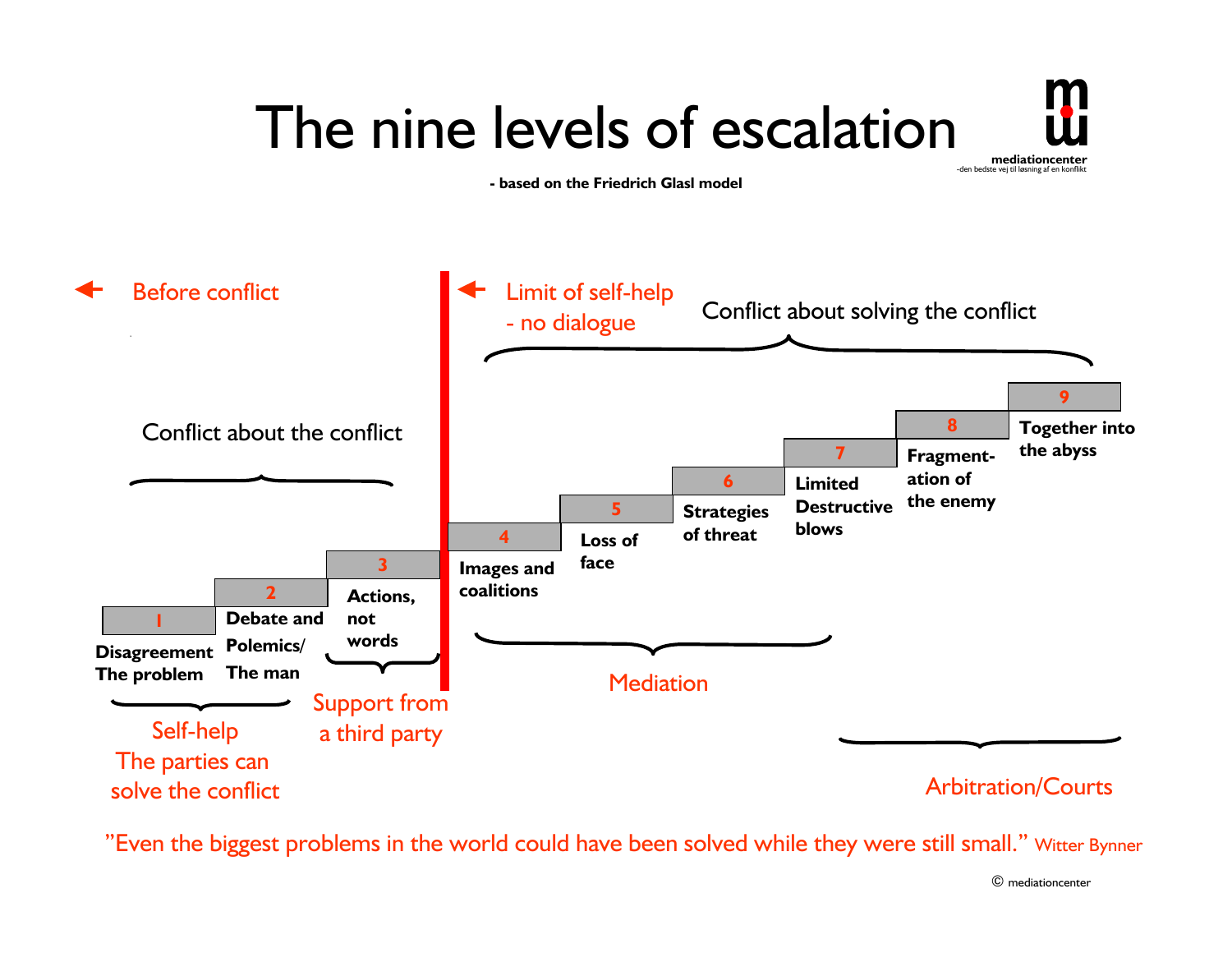

## What is a Conflict Management System?

• A concept for systematic prevention of escalation of conflicts and a systematic way of handling and resolving conflicts internally and externally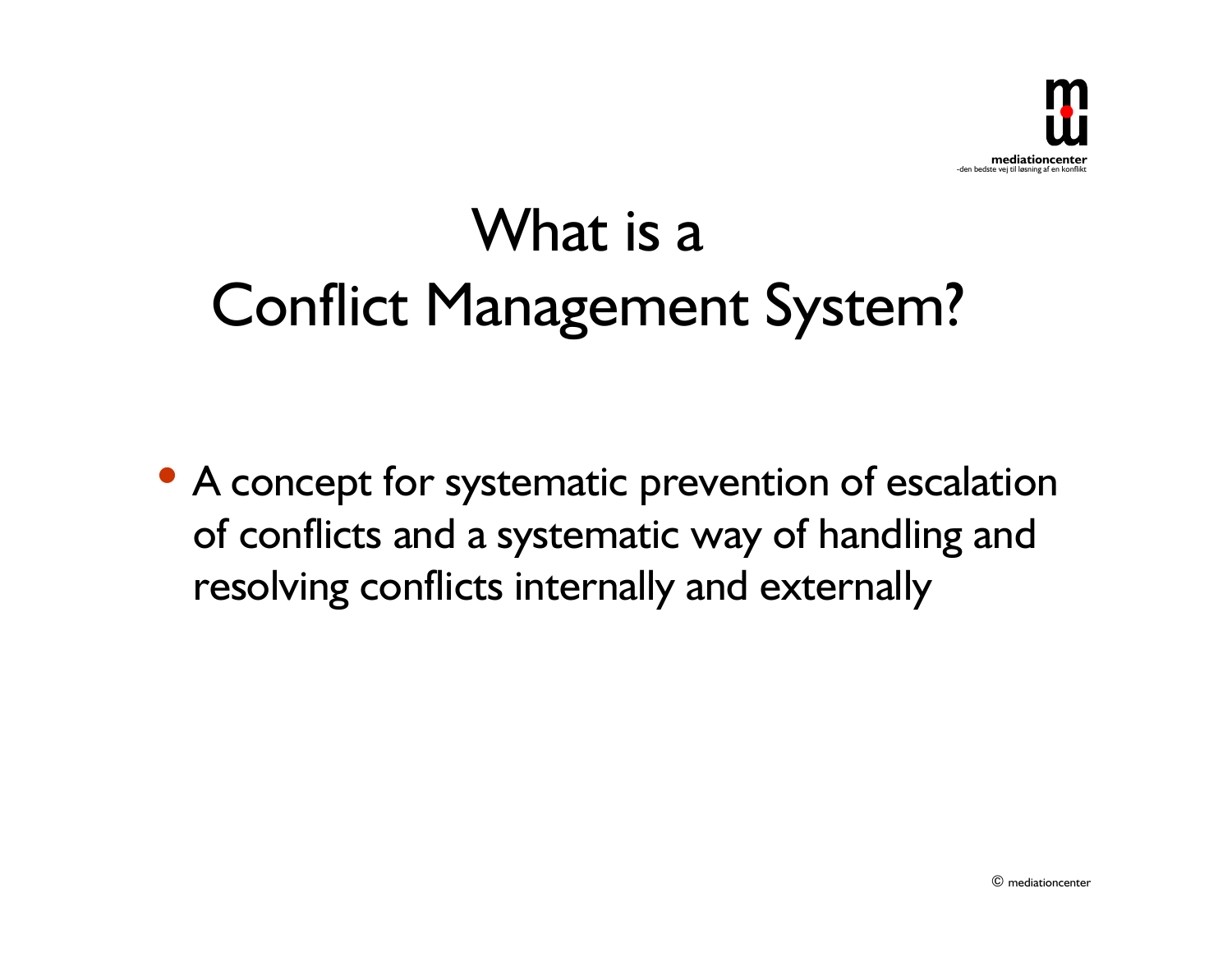



**Source: Based on "Getting Disputes Resolved"**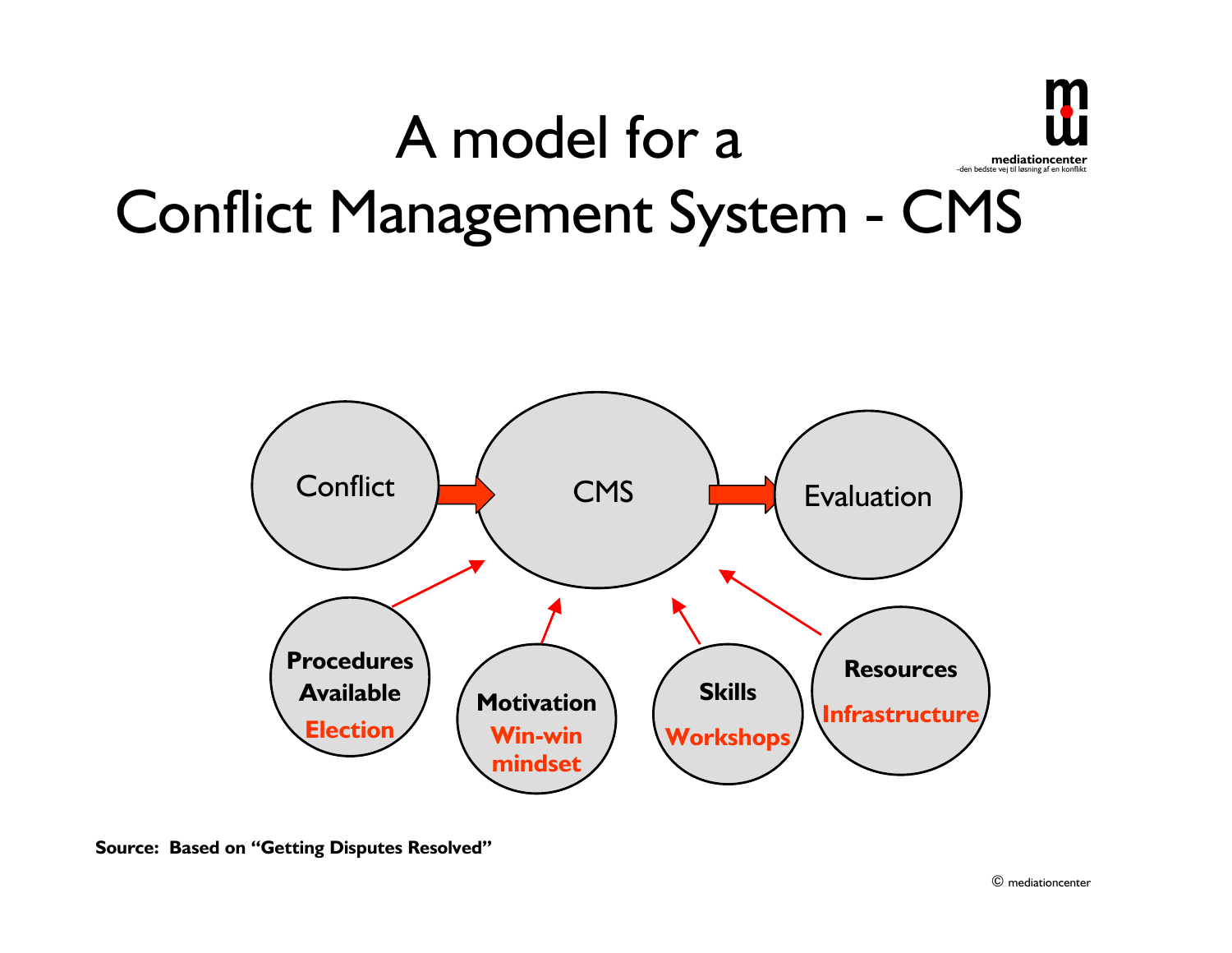

## Where to use a Conflict Management System

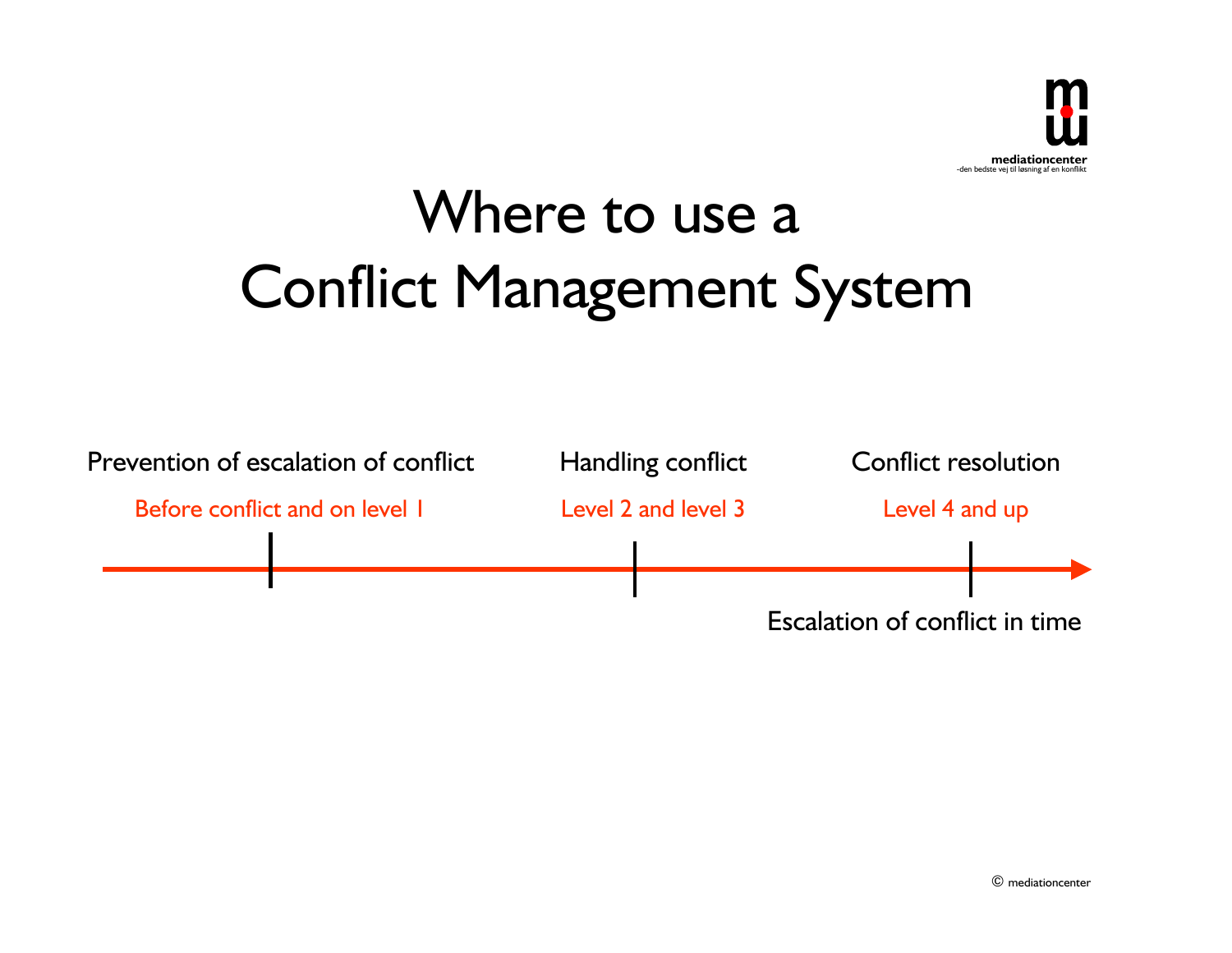



## Prevention of escalation of conflicts Before conflict and on level 1

- Partnering agreement based on a win-win mindset
- Open-book policy
- Incentive schemes
- Agreements where the parties interest, concerns and needs are described and dealt with
- Identification of risk areas/"gambling area" and agreement on who shall deal with them
- Facilities to build up trust e.g. teambuilding

"Remember one of the biggest causes to conflicts are disappointed expectations due to unclear agreements"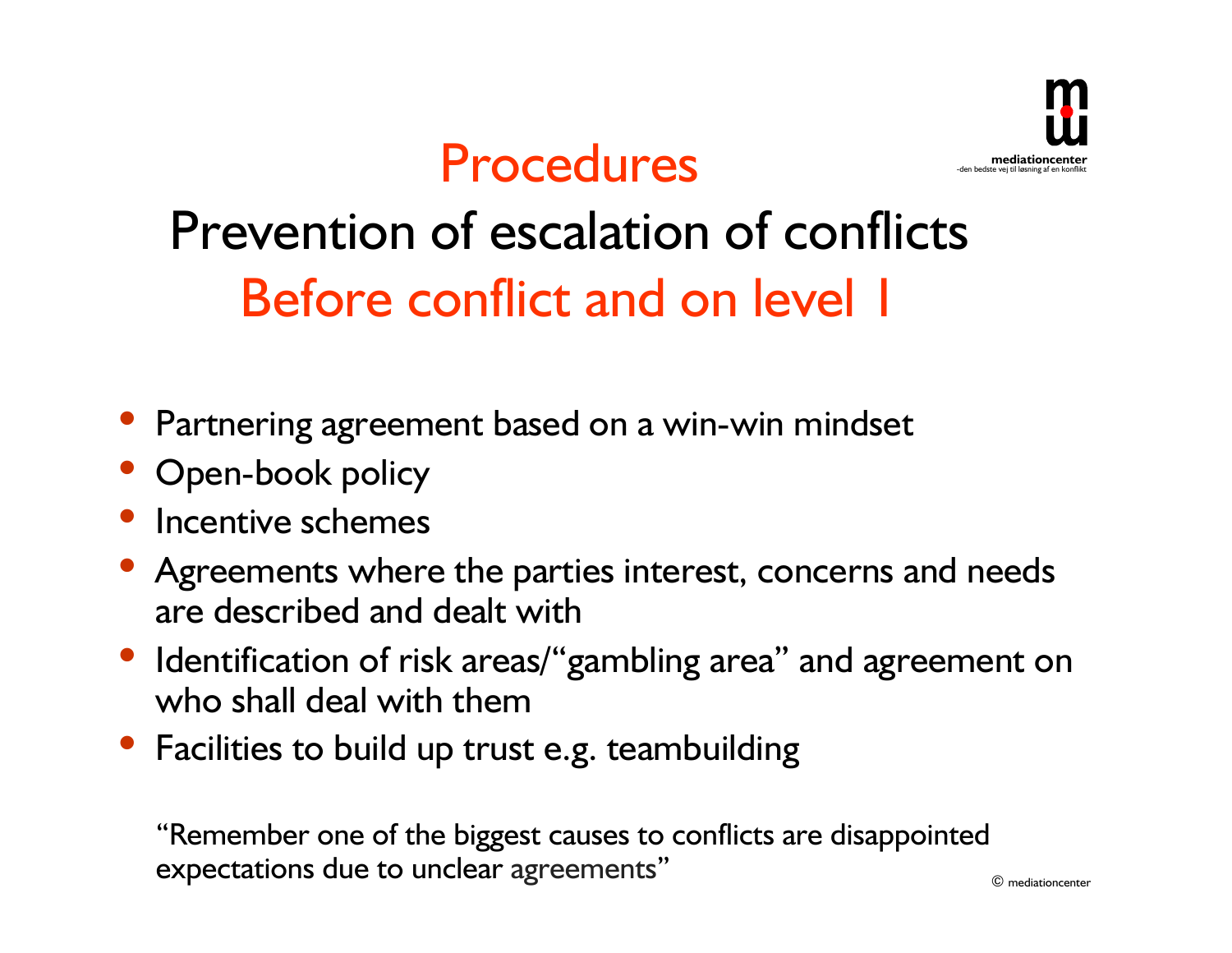

### Mistrust gives conflicts eventhough there is no dispute!



© mediationcenter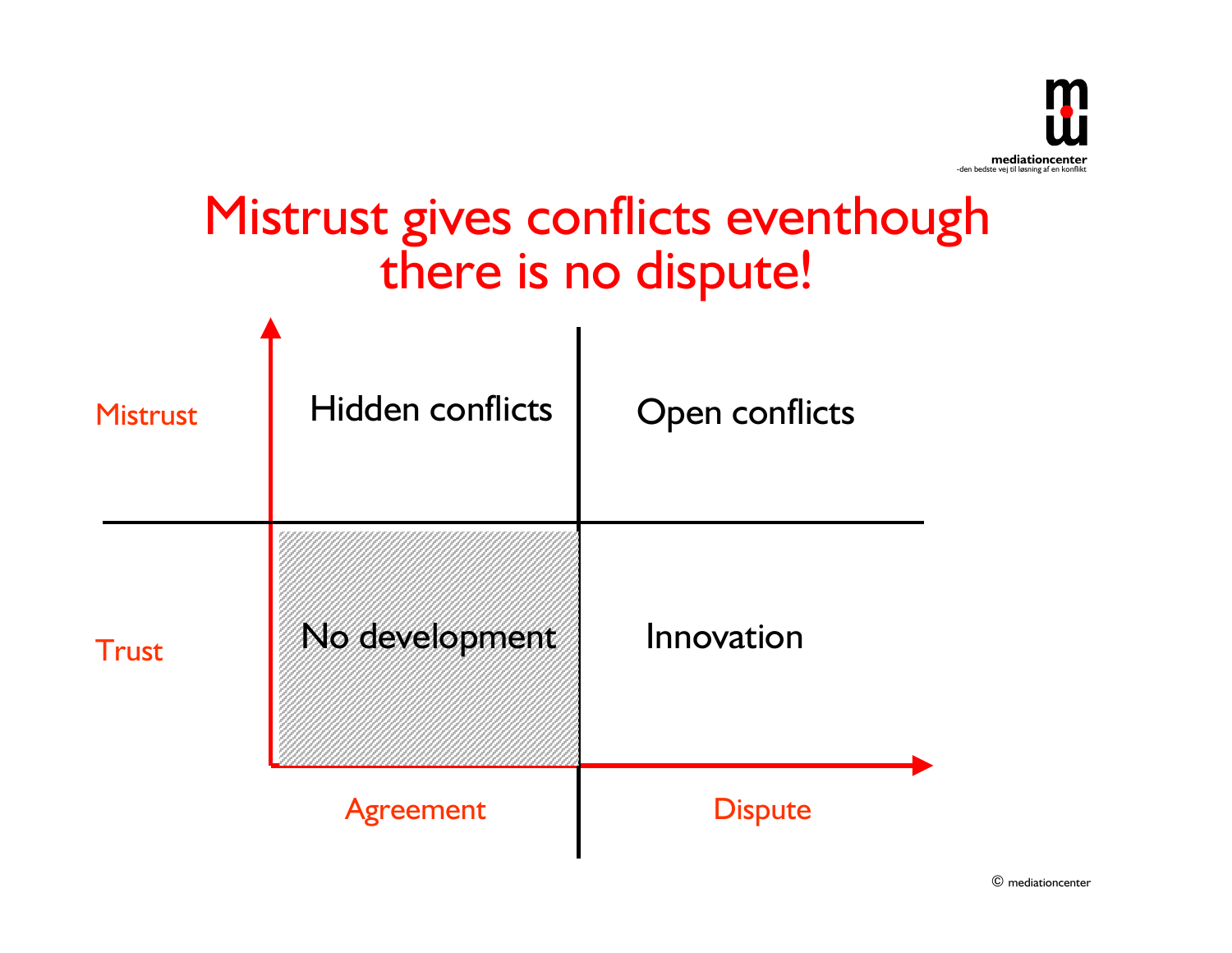

Procedures Handling conflicts Level 2 and level 3

- Third party  $-$  colleague or manager
- Multiple-step negotiation  $-$  managers higher in the organisation
- Deal mediation facilitated by management
- Dispute Review Board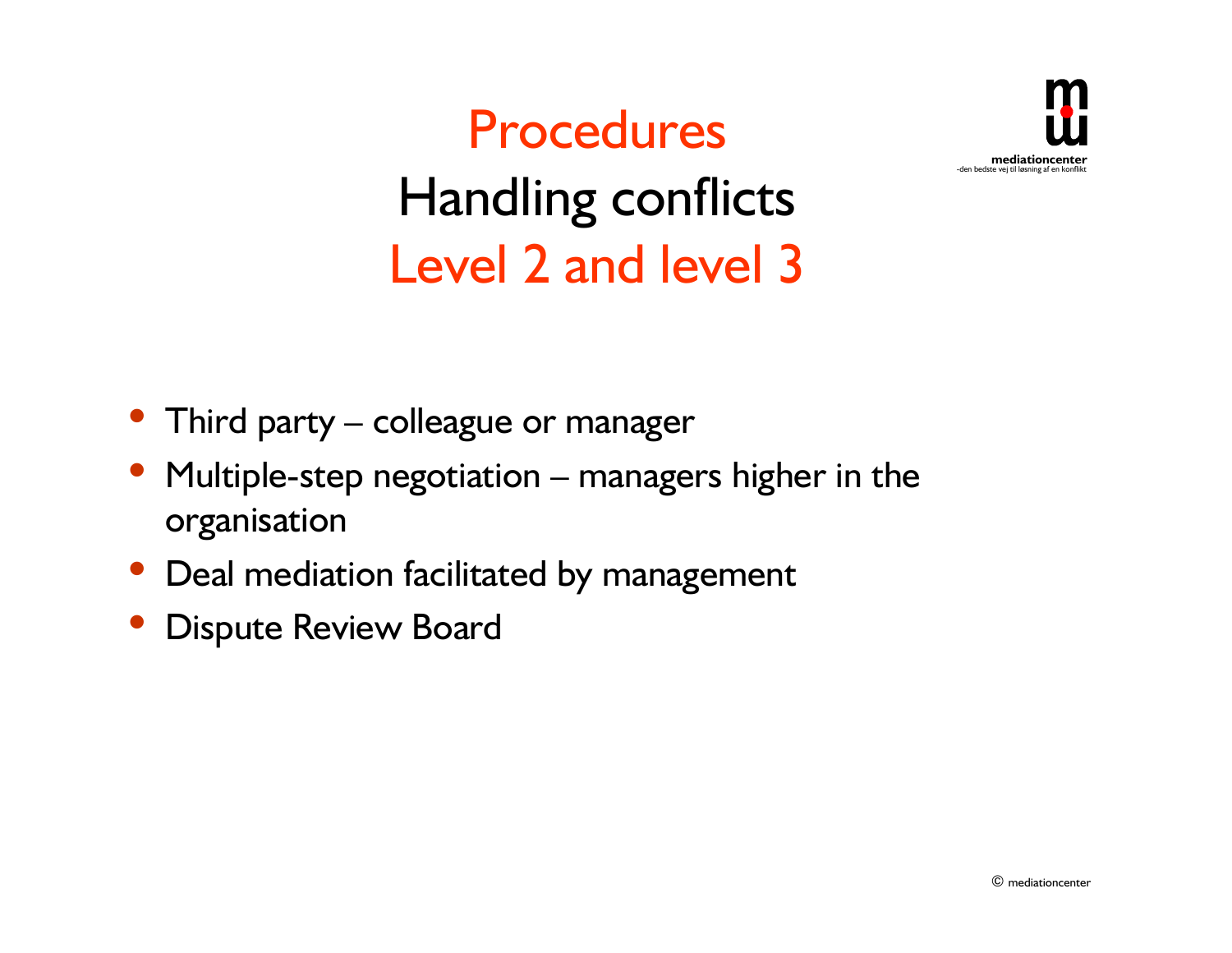

Procedures Conflict resolution Level 4 and up

- Mediation
- Med-Arb
- Arb-Med
- **Final-offer arbitration**
- Advisory arbitration
- Mini-trial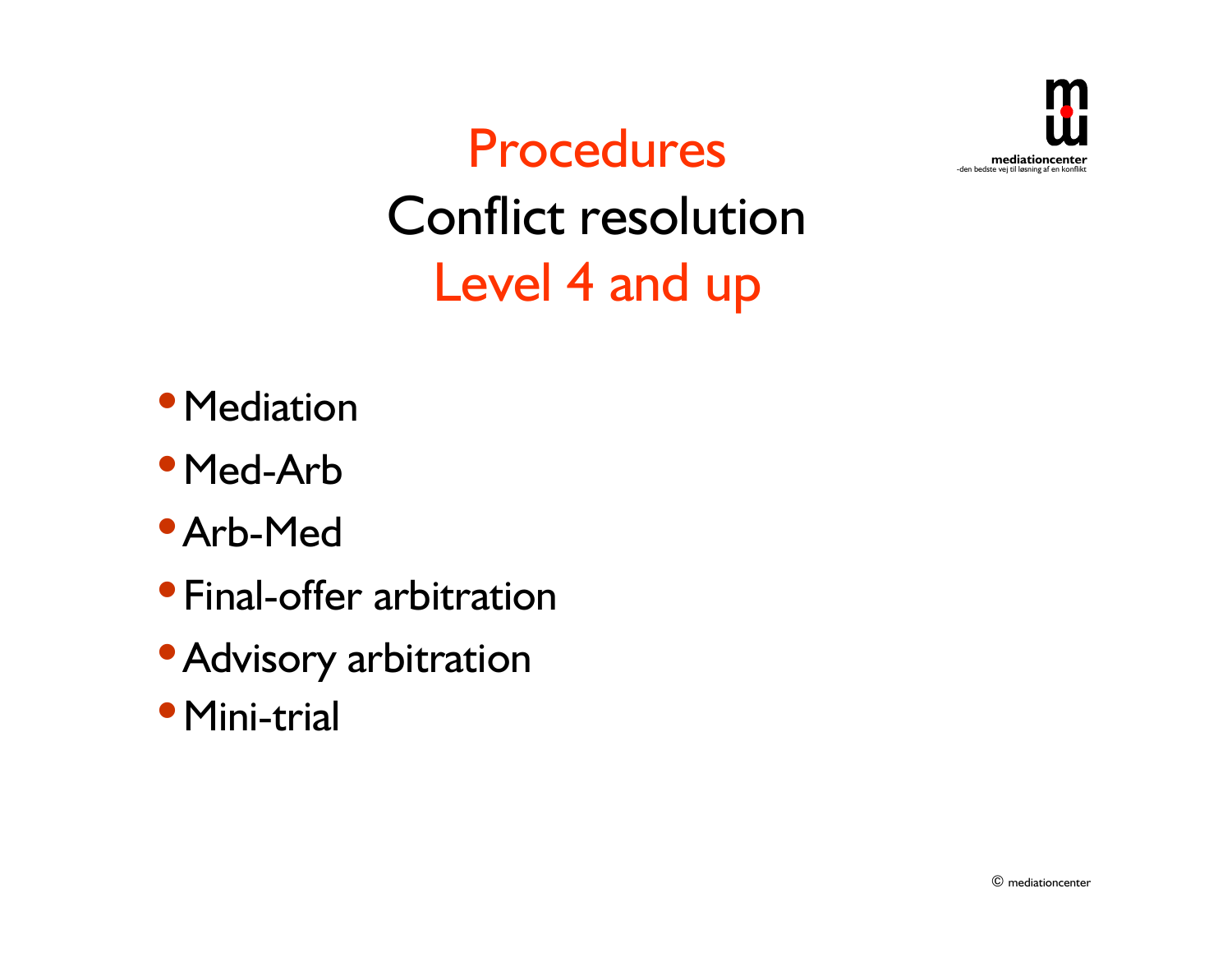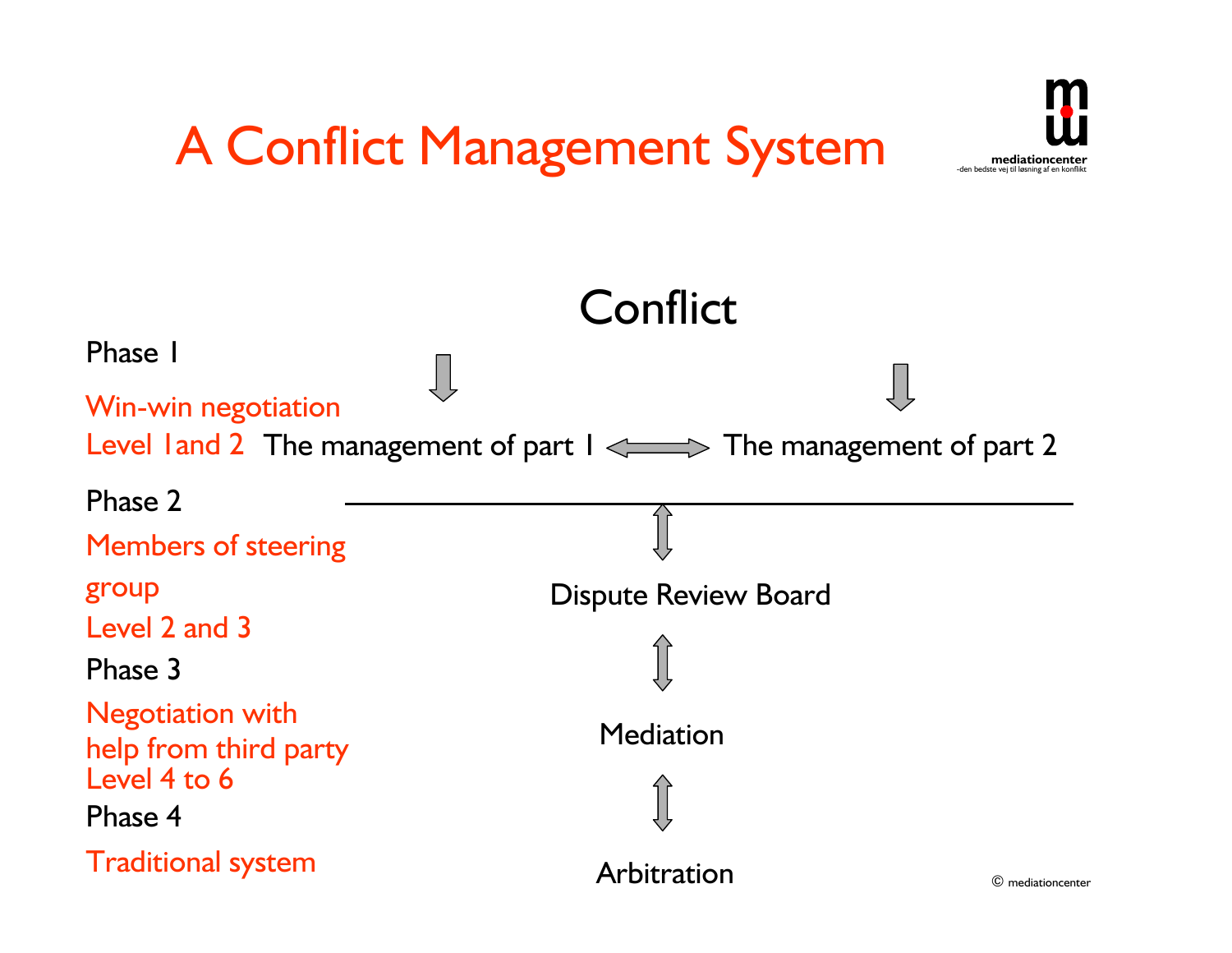### Storebaelt - 14<sup>th</sup> June 1998



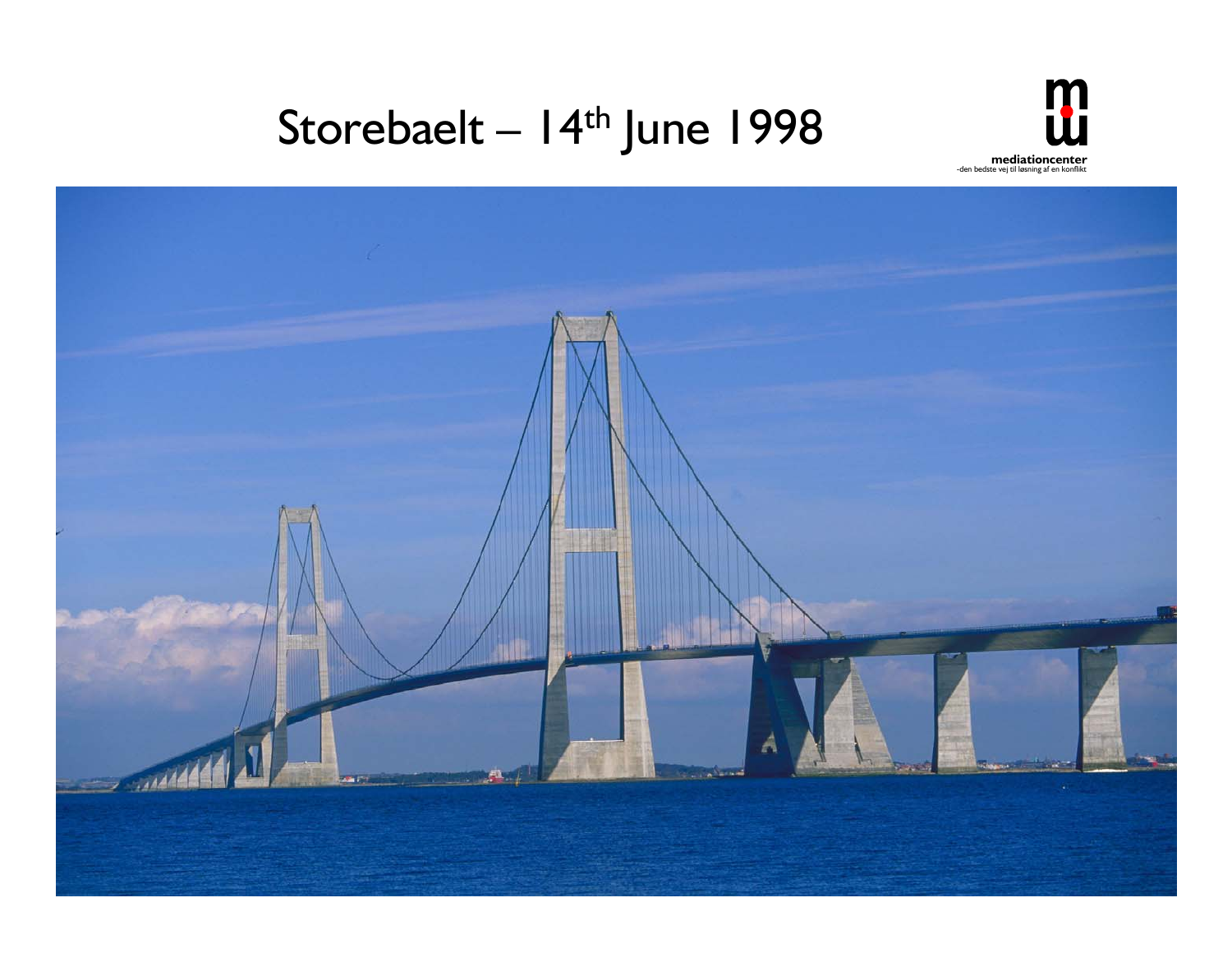



The contract had the following model:

- Dispute Review Board (DRB) - The Employer´s signal to the Contractor about wish for Cooperation
- DRB's established at the start of the contract
	- not after the conflict has arisen
- Fall-back position was arbitration
	- but first after end of the contract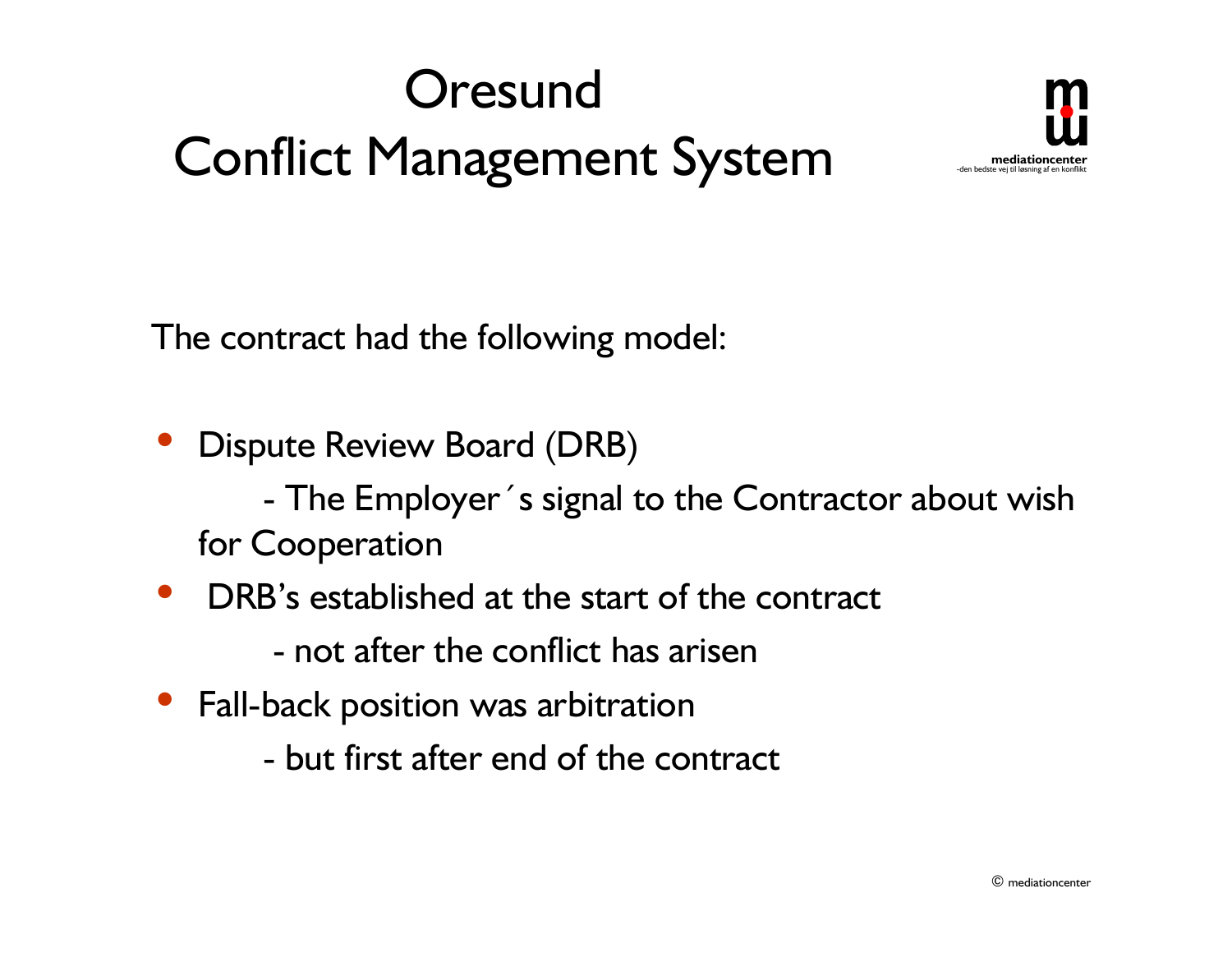

# $O$ resund  $-$ The principal had the responsibility for the collaboration

- The Employer took responsibility for the interfaces in the contracts
	- Mentioned in the contracts
	- Used during the building process
	- $-$  Musketeer bonus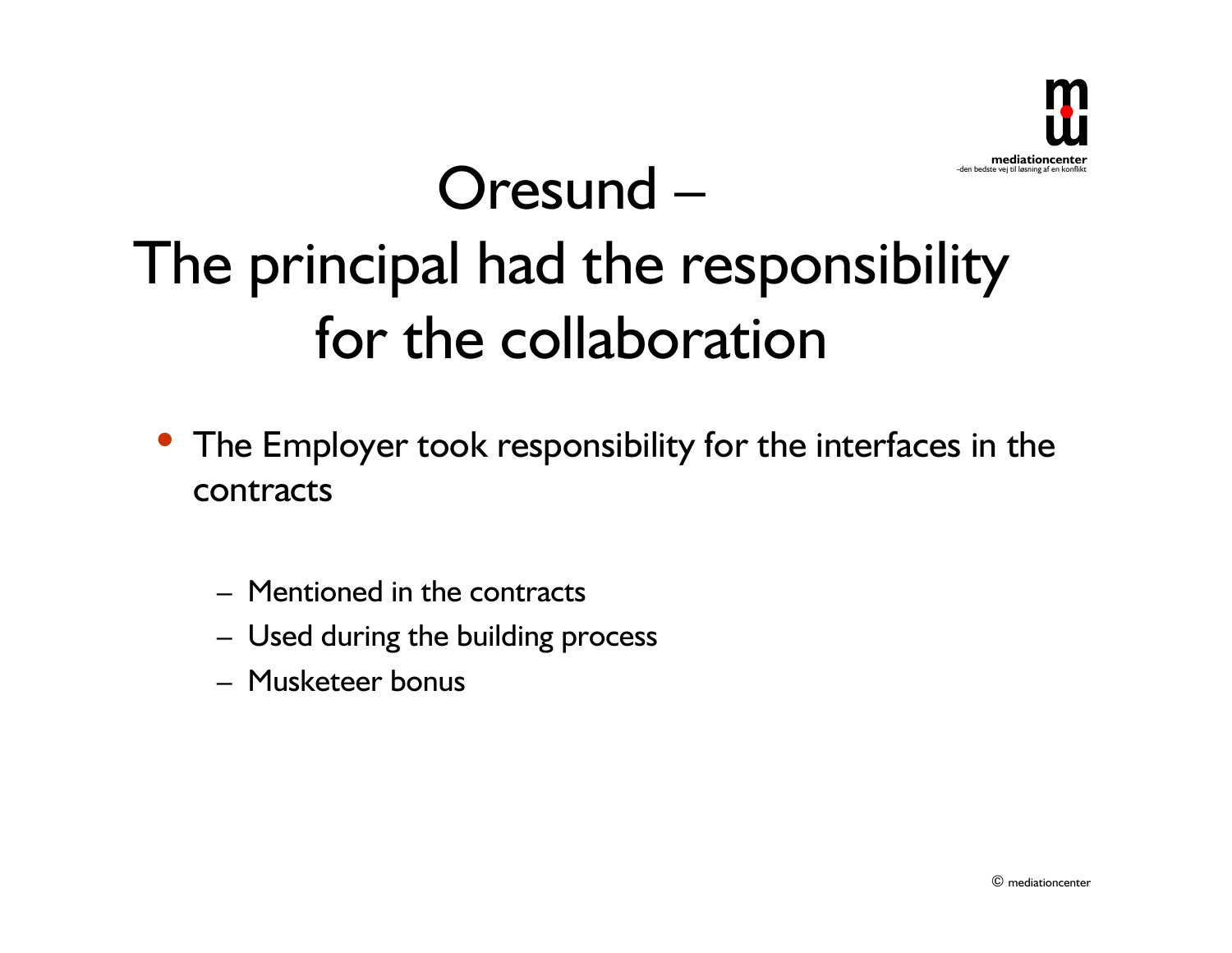

## Oresund -Dispute Review Board

### **• Advantages**

- The conflicts were solved as they arose

- Cheap

### **• Disadvantages**

- No lawyers were present
- $-$  No one to blaim for result of conflicts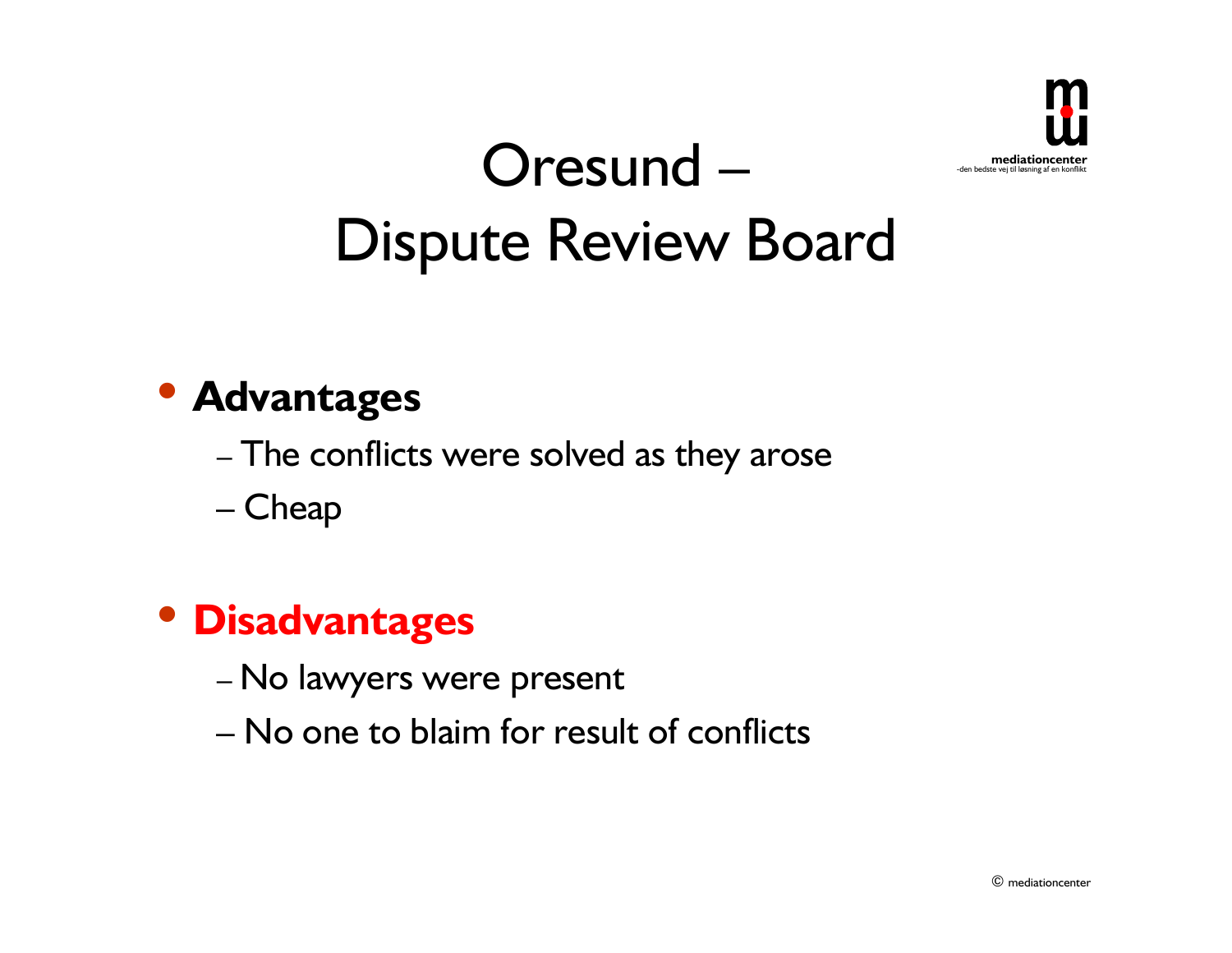### -den bedste vei til løsning af en Oresund -The result of a Conflict Management System

- **Opening of the bridge 9 month before time**
- According to the budget
- No constructors lost money
- No negative press or political complications
- Everyone enjoyed being a part of the project
- Less accidents and none with deadly outcome

**mediationce**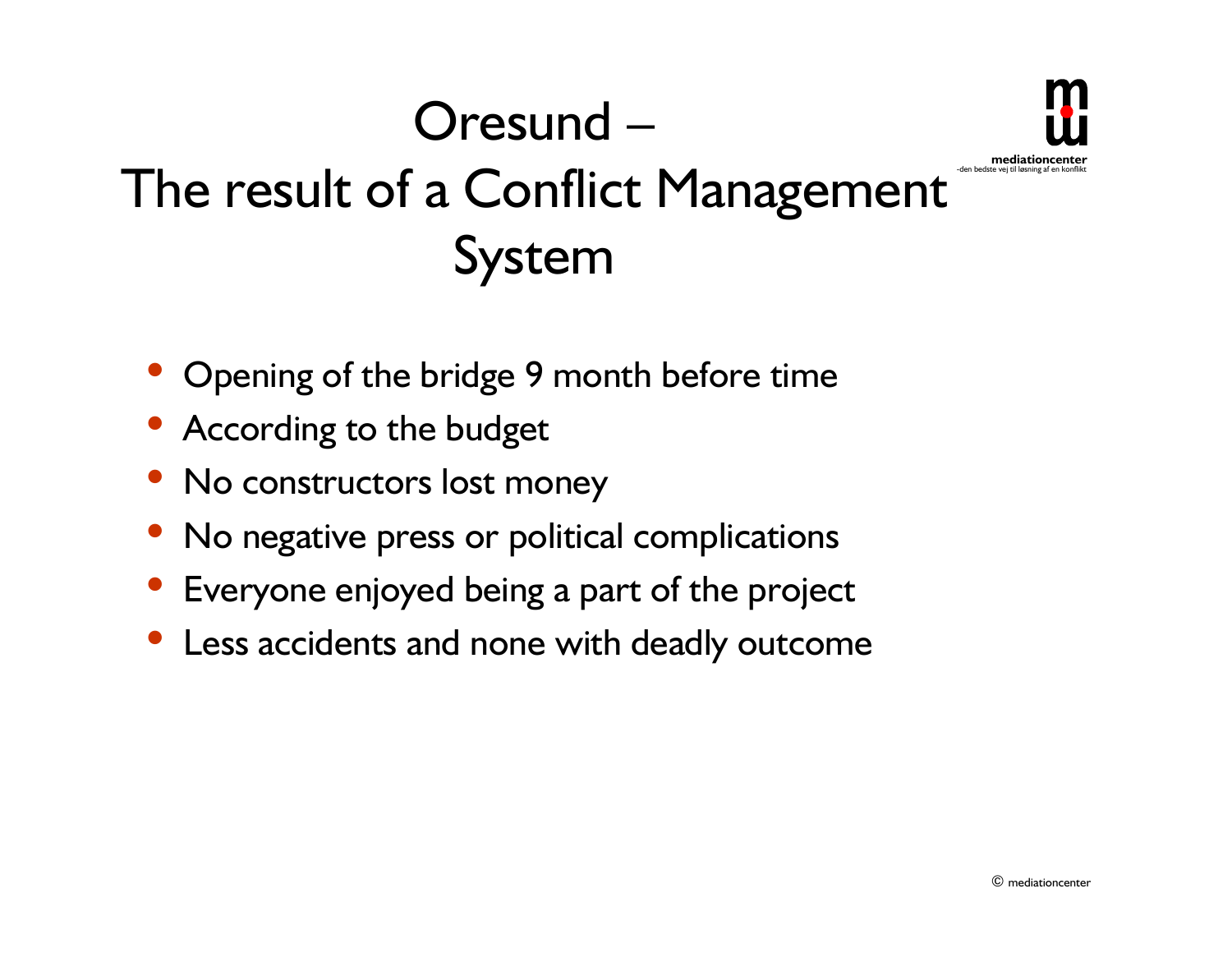#### **mediationcenter**<br>den bedste vej til løsning af en konflikt Oresund -Opening the 1st July 2000

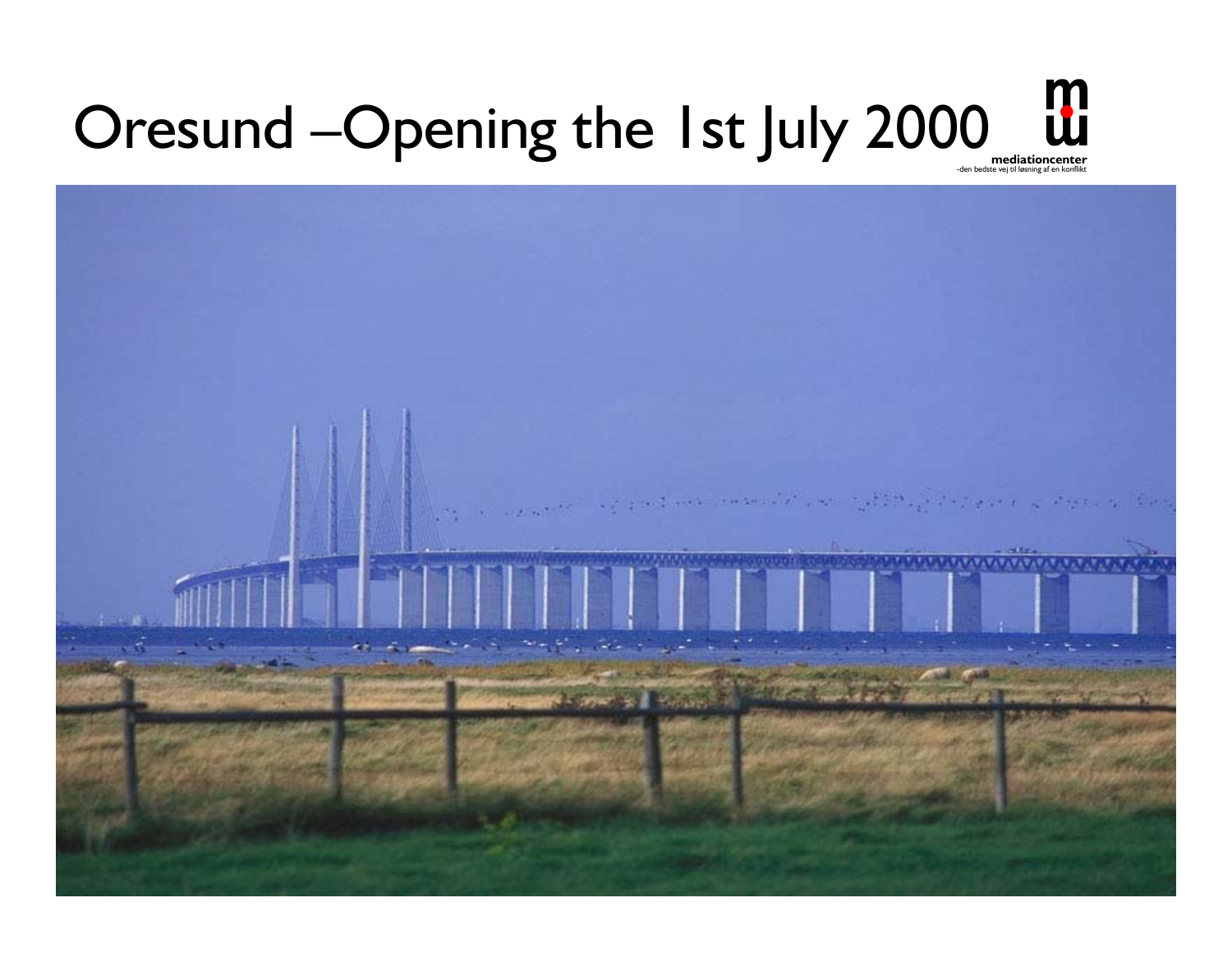

# Case study Questions for you

- What is the worst case outcome of this conflict?
- What kind of CMS do you think the parties should have established in their agreement?
- What would have been the result if they had a CMS?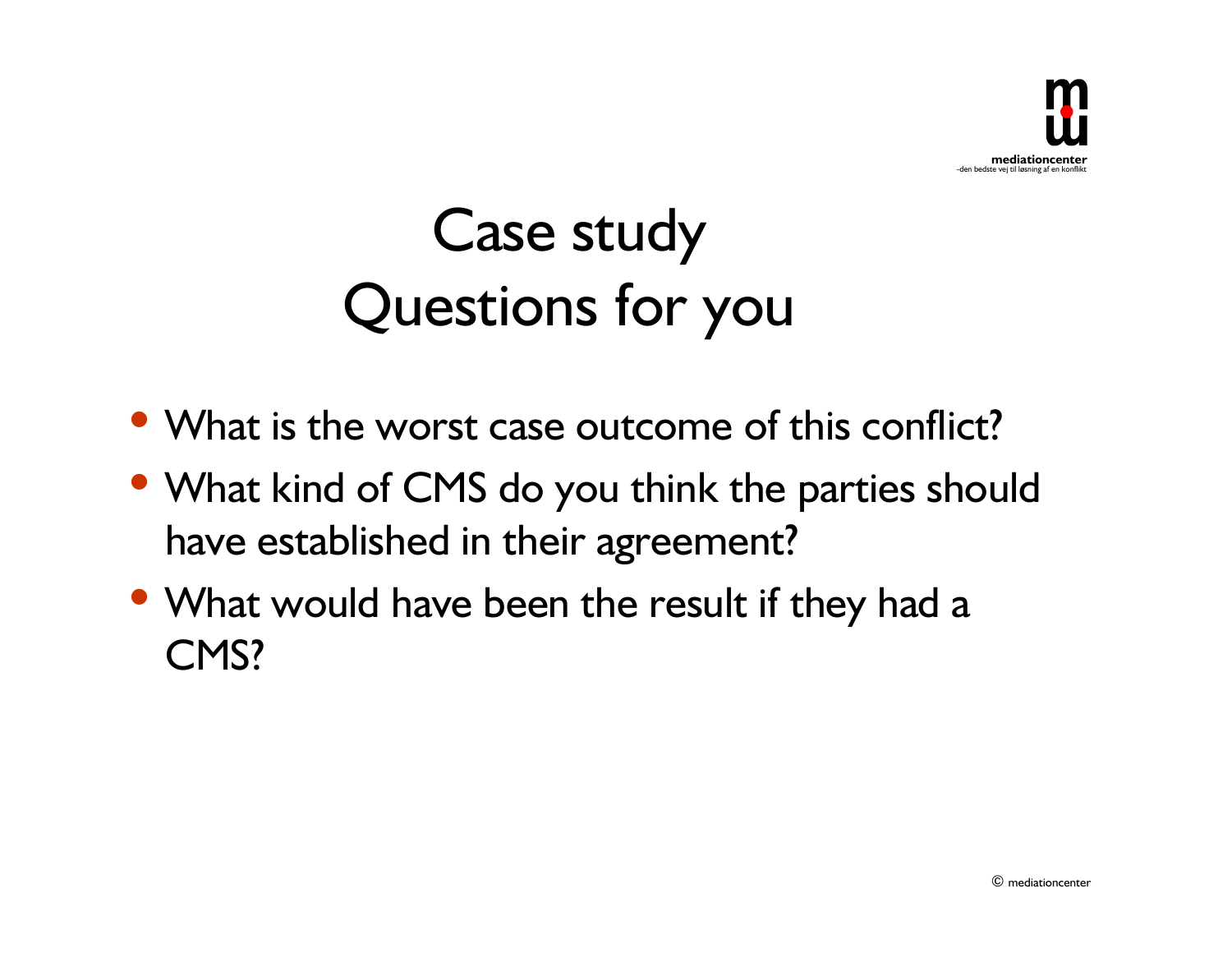